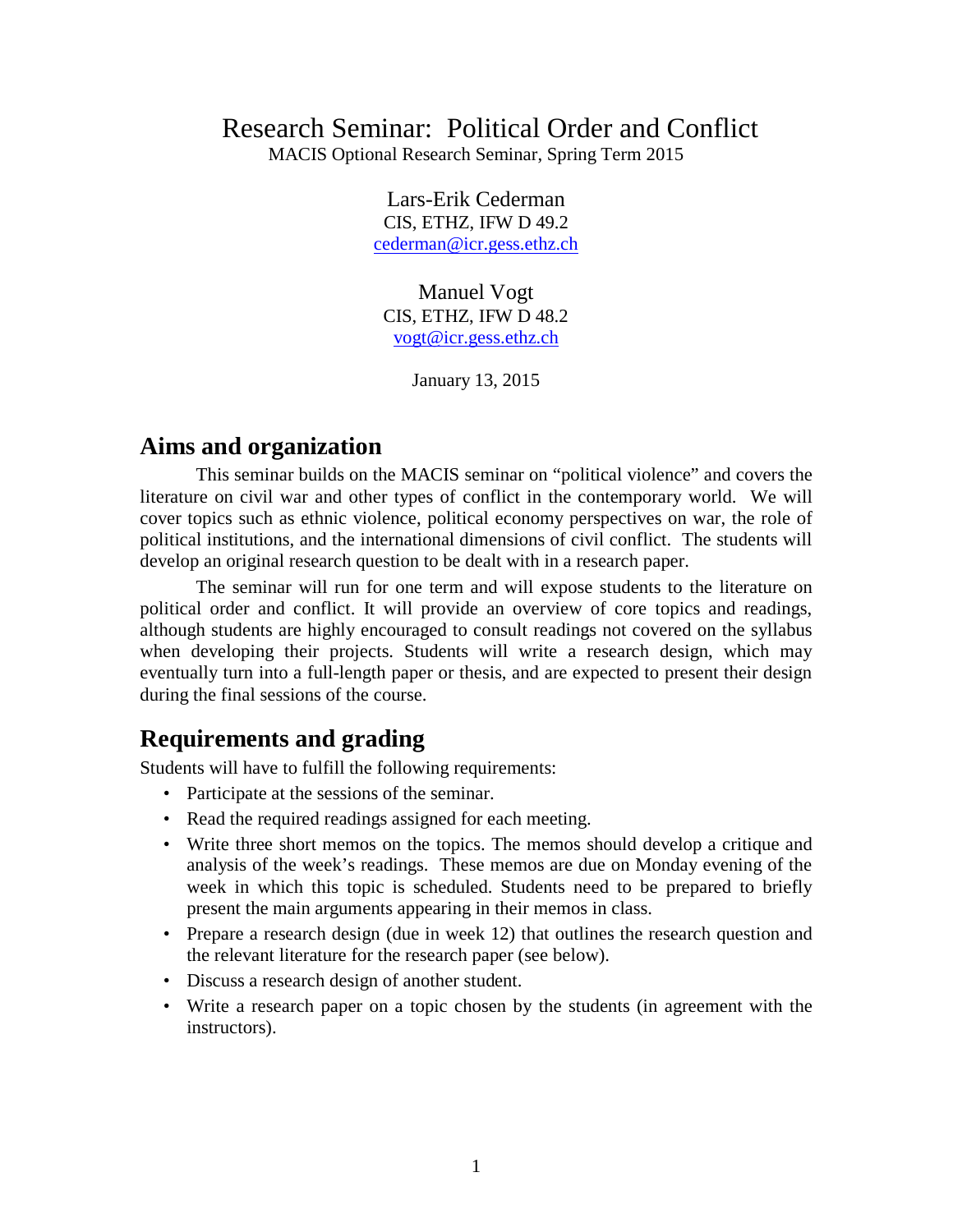Grades for the research seminar will consist of the following elements:

- 70 % term paper
- $\cdot$  10 % memos
- 20 % research presentation and class participation

All readings are available at:

<http://cederman.ethz.ch/teaching/poc2014/> (User Name & Password: "poc2014")

#### **Political Order and Conflict -- Schedule**

#### Week 1 (February 18<sup>th</sup>). Introduction

### **Week 2 (February 25th). Concepts & Classical Approaches to Conflict**

Sambanis, Nicholas. 2004. What Is Civil War? Conceptual and Empirical Complexities of an Operational Definition. *Journal of Conflict Resolution* 48 (6): 814-858.

Gurr, Ted. 1968. Psychological Factors in Civil Violence. *World Politics*. 20(2):245-278

Tilly, Charles. 1978. *From Mobilization to Revolution*. Reading, MA: Addison-Wesley Publishing. Chapter 3.

Gurr, Ted. 1994. Peoples Against States: Ethnopolitical Conflict and the Changing World System. *International Studies Quarterly.* 38: 347-377.

[Recommended reading: Cederman, Lars-Erik, Kristian Skrede Gleditsch and Halvard Buhaug, 2013. *Inequality, Grievances and Civil War.* Cambridge University Press. Chapter 2.]

### Week 3 (March 4<sup>th</sup>). Political Economy and Natural Resources

Blattman, Christopher, and Edward Miguel. 2010. Civil War. *Journal of Economic Literature* 48 (1):3-57.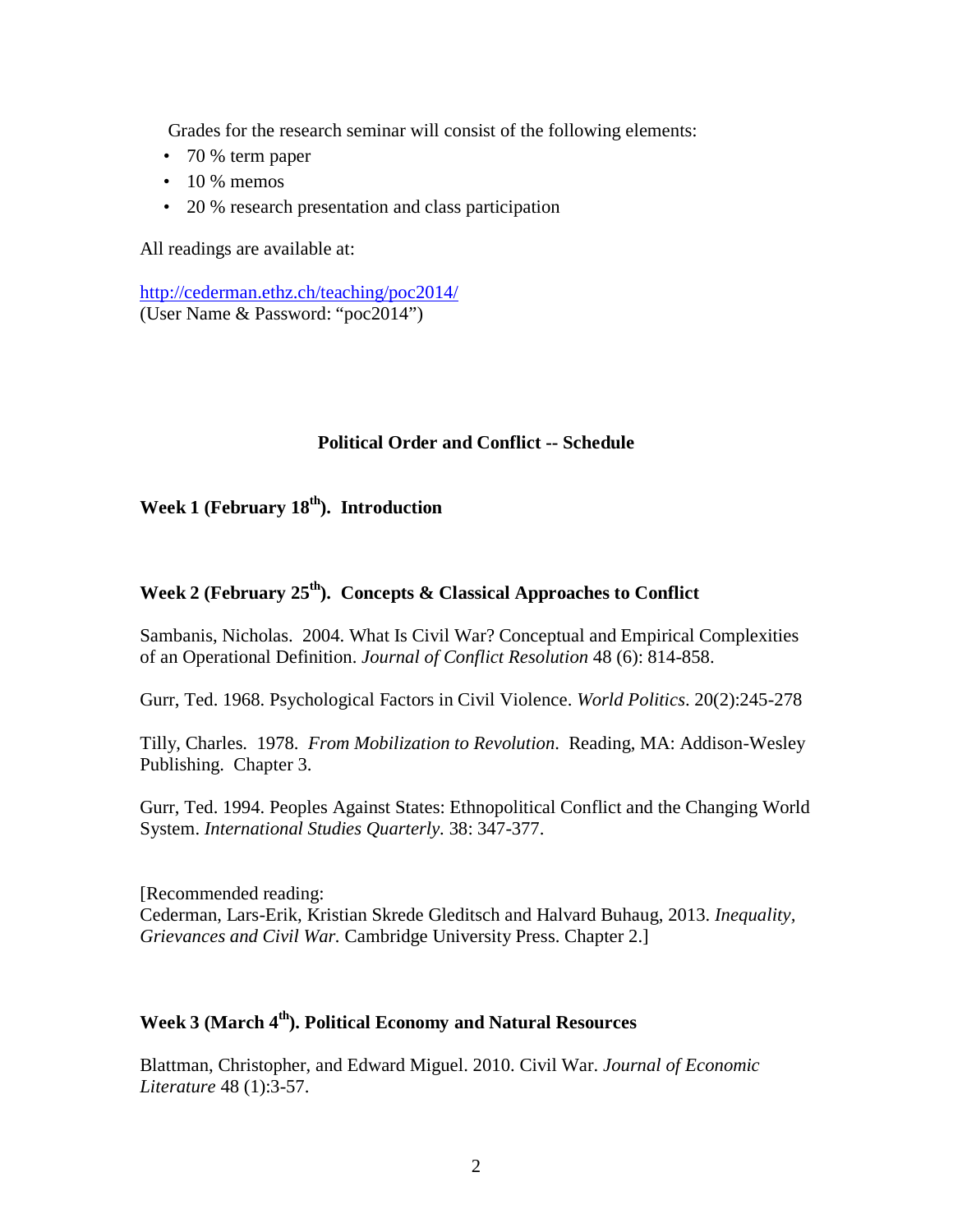Ross, Michael. 2012. *The Oil Curse*. Princeton: Princeton University Press. Chapter 5.

Lujala, Päivi. 2010. The spoils of nature: Armed Civil Conflict and Rebel Access to Natural Resources. *Journal of Peace Research* 47(1): 15-28.

### **Week 4 (March 11th). Ethno-nationalist Exclusion**

Horowitz, Donald L. 1985. *Ethnic Groups in Conflict*. University of California Press. Chapter 5 (pp. 185-228).

Cederman, Lars-Erik, Kristian Skrede Gleditsch and Halvard Buhaug, 2013. *Inequality, Grievances and Civil War.* Cambridge University Press. Chapters 3-4.

[Recommended reading: Denny, Elaine K., and Barbara F. Walter. 2014. Ethnicity and Civil War. *Journal of Peace Research* 51 (2): 199-212.]

#### Week 5 (March 18<sup>th</sup>). Economic Inequality

Boix, Carles. 2008. Economic Roots of Civil Wars and Revolutions in the Contemporary World. *World Politics* 60 (April): 390-437.

Cederman, Lars-Erik, Kristian Skrede Gleditsch and Halvard Buhaug, 2013. *Inequality, Grievances and Civil War.* Cambridge University Press. Chapter 5.

Vogt, Manuel. 2014. Ethnic Mobilization and Conflict in European Settler States: Race and the Equilibrium of Inequality. Unpublished Manuscript. ETH Zurich.

#### **Week 6 (March 25th). Democracy, Democratization, and Conflict**

Mann, Michael. 1999. The Dark Side of Democracy: The Modern Tradition of Ethnic and Political Cleansing. *New Left Review* I/235.

Mansfield, Edward D. and Jack Snyder. 2002. Democratic Transitions, Institutional Strength, and War. *International Organization* 56 (2): 297 - 337.

Hegre, Håvard. 2014. Democracy and Armed Conflict. *Journal of Peace Research* 51 (2): 159-172.

[Recommended reading: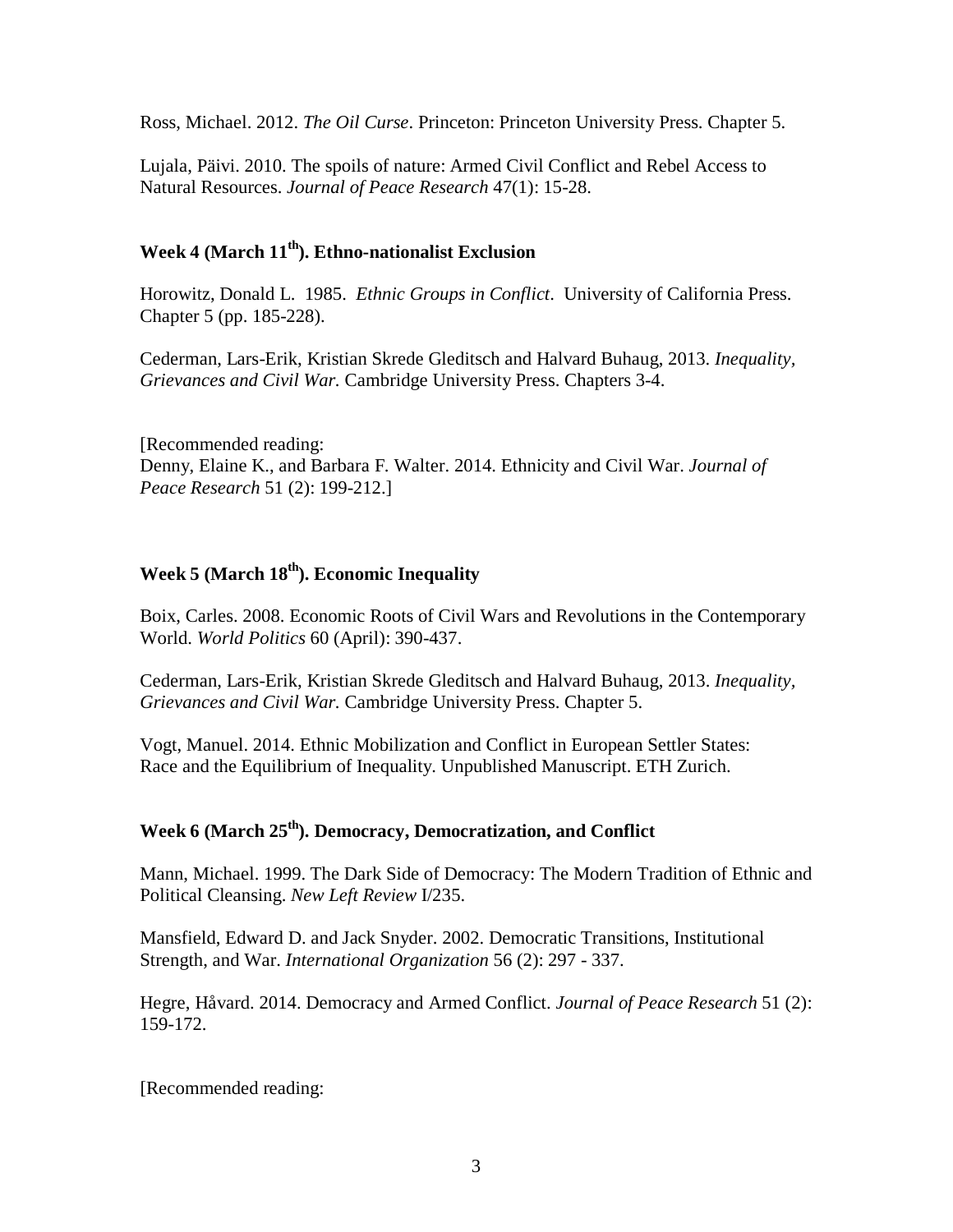Hegre, Håvard, Tanja Ellingsen, Scott Gates, and Nils Petter Gleditsch. 2001. Toward a Democratic Civil Peace? Democracy, Political Change, and Civil War, 1816-1992. *American Political Science Review* 95 (1): 33-48.]

#### **Week 7 (April 1st). Trans-border Relations and International Diffusion**

Weiner, Myron. 1971. The Macedonian Syndrome: An Historical Model of International Relations and Political Development. *World Politics* 23 (4): 665-683.

Lake, David A. and Donald Rothchild. 1998. Spreading Fear: The Genesis of Transnational Ethnic Conflict. In *The International Spread of Ethnic Conflict: Fear, Diffusion, and Escalation*, David A. Lake and Donald Rothchild (eds.), Princeton University Press. 3-34.

Gleditsch, Kristian. 2007. Transnational Dimensions of Civil War. *Journal of Peace Research* 44 (3): 293-309.

Cederman, Lars-Erik, Kristian Skrede Gleditsch and Halvard Buhaug, 2013. *Inequality, Grievances and Civil War.* Cambridge University Press. Chapter 6.

#### **[Easter break]**

# **Week 8 (April 15th). Duration and Termination**

Fearon, James D. 2004. "Why Do Some Civil Wars Last So Much Longer Than Others?" *Journal of Peace Research* 41 (3):275-301.

Cunningham, David E., Kristian Skrede Gleditsch, and Idean Salehyan. 2009. "It Takes Two: A Dyadic Analysis of Civil War Duration and Outcome." *Journal of Conflict Resolution* 53 (4):570-97.

Cederman, Lars-Erik, Kristian Skrede Gleditsch and Halvard Buhaug. 2013. *Inequality, Grievances and Civil War.* Cambridge University Press. Chapter 8.

#### **Week 9 (April 22nd). One-sided Violence**

Valentino, Benjamin A. 2014. Why We Kill: The Political Science of Political Violence against Civilians. *Annual Review of Political Science* 17: 89–103.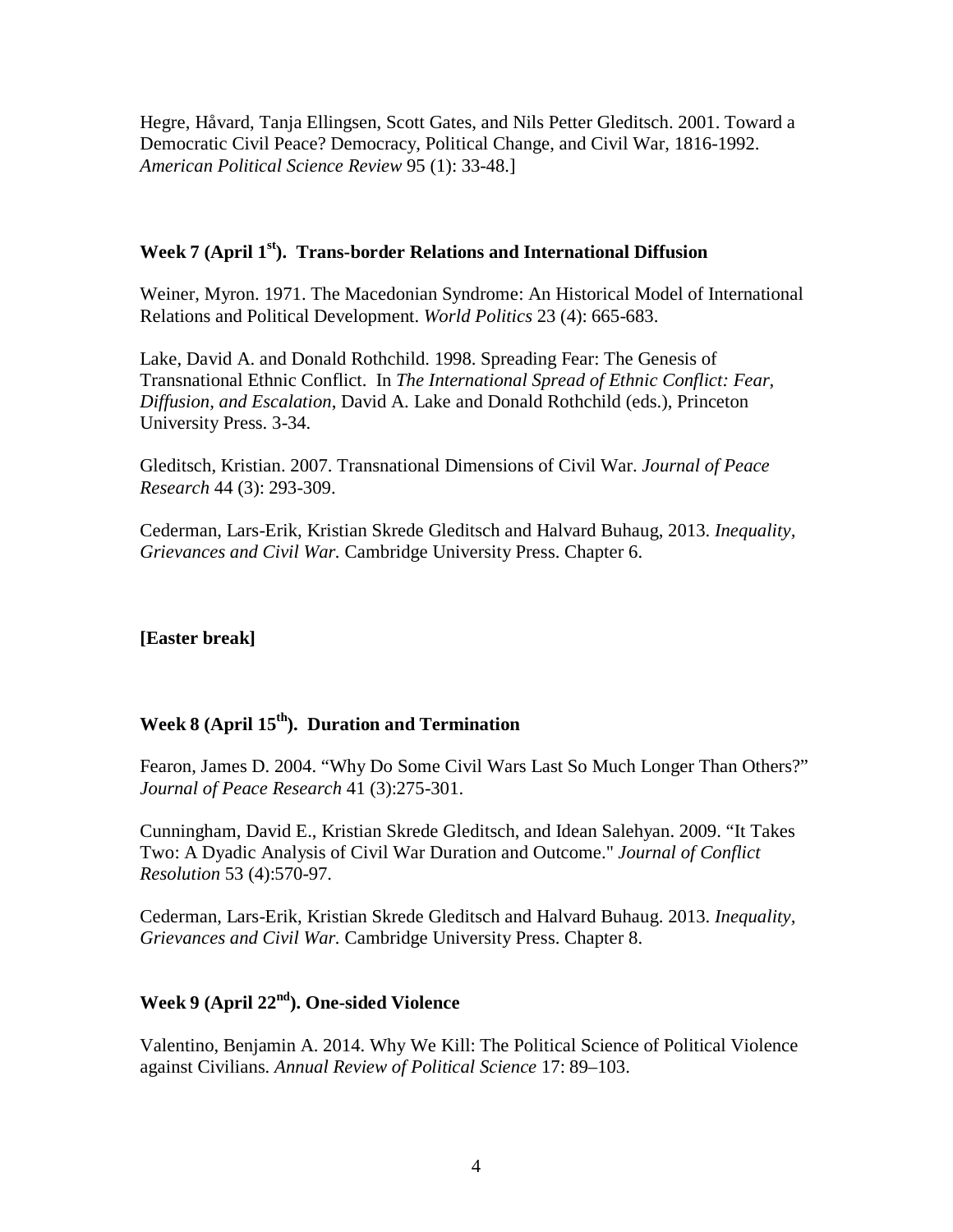Harff, Barbara. 2003. No Lessons Learned from the Holocaust? Assessing Risks of Genocide and Political Mass. *The American Political Science Review* 97 (1):57-73.

Humphreys, Macartan and Jeremy M.Weinstein. 2006. Handling and Manhandling Civilians in Civil War: Determinants of the Strategies of Warring Factions. *American Political Science Review* 100(3):429-447.

Valentino, Benjamin A., Paul Huth and Dylan Balch-Lindsay. 2004. Draining the Sea: Mass Killing and Guerrilla Warfare. *International Organization* 58(2):375-407.

#### Week 10 (April 29<sup>th</sup>). Governmental Power Sharing

Hartzell, Caroline and Matthew Hoddie. 2003. Institutionalizing Peace: Power Sharing and Post-Civil War Conflict Management. *American Journal of Political Science* 47 (2): 318-332.

Rothchild, Donald, and Philip G. Roeder. 2005. "Dilemmas of State Building in Divided Societies." In *Sustainable Peace: Power and Democracy After Civil War*, ed. P. G. Roeder and D. Rothchild. Ithaca: Cornell University Press.

Roessler, Philip. 2011. "The Enemy Within: Personal Rule, Coups, and Civil War in Africa." *World Politics* 63 (2): 300-346.

Vogt, Manuel. 2014. Elite Networks, Ethnic Equality and Conflict: A Case Study of Côte d'Ivoire and Gabon. Unpublished Manuscript. ETH Zurich

### **Week 11 (May 6th). Territorial Power Sharing and Partition**

McGarry, John, and Brendan O'Leary. 2009. Must Pluri-national Federations Fail? *Ethnopolitics* 8(1):5-25.

Cederman, Lars-Erik, Simon Hug, Andreas Schädel, and Julian Wucherpfennig. Forthcoming. Territorial Autonomy in the Shadow of Conflict: Too Little, Too late? *American Political Science Review*.

Kaufmann, Chaim. 1996. "Possible and Impossible Solutions to Ethnic Civil Wars." *International Security* 20 (4):136-175.

Sambanis, Nicholas, and Jonah Schulhofer-Wohl. 2009. What's in a Line? Is Partition a Solution to Civil War? *International Security* 34 (2): 82-118.